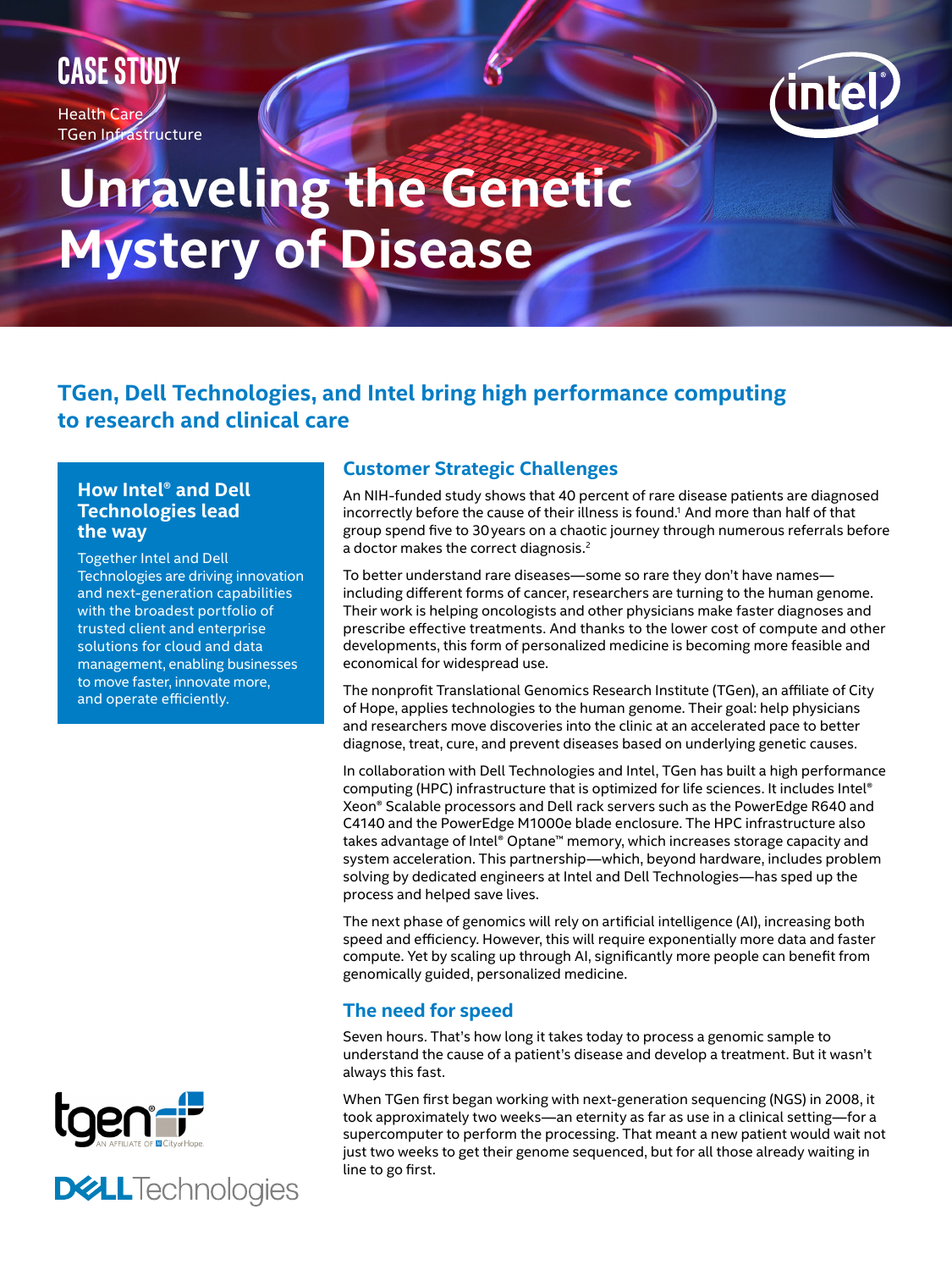

**Figure 1.** The Intel, Dell, and TGen collaboration transformed DNA sequencing by cutting processing time.<sup>3</sup>

This lack of optimization led to discussions between TGen, Dell Technologies, and Intel, which led to establishing a HPC project in 2012. Intel and Dell contributed in-kind donations, and engineers from both companies volunteered their time to help create an optimized platform at TGen, purpose built to rapidly process NGS samples (Figure 1).

In describing the types of patients well suited to this method, TGen Distinguished Professor and Director of Quantitative Medicine and Systems Biology Division Dr. Nicholas Schork said, "Every hospital has patients who stump the physicians. These patients present severe, debilitating conditions, and a series of doctors examine them. But they rarely discover the cause and offer an effective treatment plan."

### **Genomic data provides a basis for treatment**

Genomic sequencing can help identify an anomaly in the patient's DNA, which could shed light on these otherwise unknown conditions. For instance, the DNA in a cancer patient's tumor may lack a gene needed for a certain function to keep a cancer from growing. "That data can help us gain an entry point into the molecular pathology driving the tumor's growth," said Dr. Schork, "and narrow down which drugs can genomically target the tumor."

This can help oncologists treat patients with neuroblastoma, a deadly, aggressive cancer that attacks the nervous system of infants and young children. It is the most common cancer in infants, with approximately 800 new cases each year in the United States.<sup>4</sup> The first pediatric precision clinical trial to use these techniques to treat affected children was conducted at [Helen DeVos Children's Hospital](https://www.detroitnews.com/story/news/local/michigan/2015/04/14/michigan-child-trials-target-genetic-roots-cancers/25801385/) in Grand Rapids, Michigan.

### **Technology opens the doors to insight**

In building its HPC infrastructure, TGen sought out technology partners whose work in the field would continue to evolve. This would help ensure compatibility so that new components could be added without having to rebuild the solution from the ground up. The solution design also took compute, storage, networking, and software into consideration.

"Both Intel and Dell remain committed to the goal of improving human health with TGen," said Dr. Schork. "We're planning the next generation of our system, and their engineers are helping us solve our data processing and throughput challenges."

#### **Bryce Olson Cancer survivor/cancer fighter**

For Bryce Olson, a marketing strategist at Intel, standard treatment would not stop his aggressive advanced metastatic prostate cancer from growing. Faced with a limited life expectancy but not yet too sick to work,



he asked to be transferred to Intel's healthcare group.

There Bryce learned about Intel's work with hospitals and research organizations in the field of genomics and precision medicine. The notion that sequencing a patient's DNA could yield a more complete diagnosis and new treatment options triggered Bryce to get his genome sequenced.

The data revealed that Bryce's cancer grew along a specific pathway. With that information, Bryce joined a clinical trial of a new drug meant to inhibit that particular cancer.

Bryce's cancer responded to that new treatment. He's in remission and has become an advocate for genomicsguided precision medicine. However, if Bryce's cancer begins to grow again, sifting through genomic records to find patients with very similar genomic profiles and whose cancer has been stopped using a specific approach—could be his best hope.

"The only way to treat patients like me, long term, is to amass and analyze data with AI," said Bryce. To help oncologists treat patients with rare forms of cancer, AI can process tremendously large sets of data in ways that people can't. This makes it possible to find patterns and insights that had eluded researchers and physicians.

Today, Bryce is a global strategist at Intel's Health and Life Sciences Group. He's also launched a patient-driven movement called [Sequence Me](https://sequenceme.org) to help other advanced cancer patients get on the path to precision medicine.